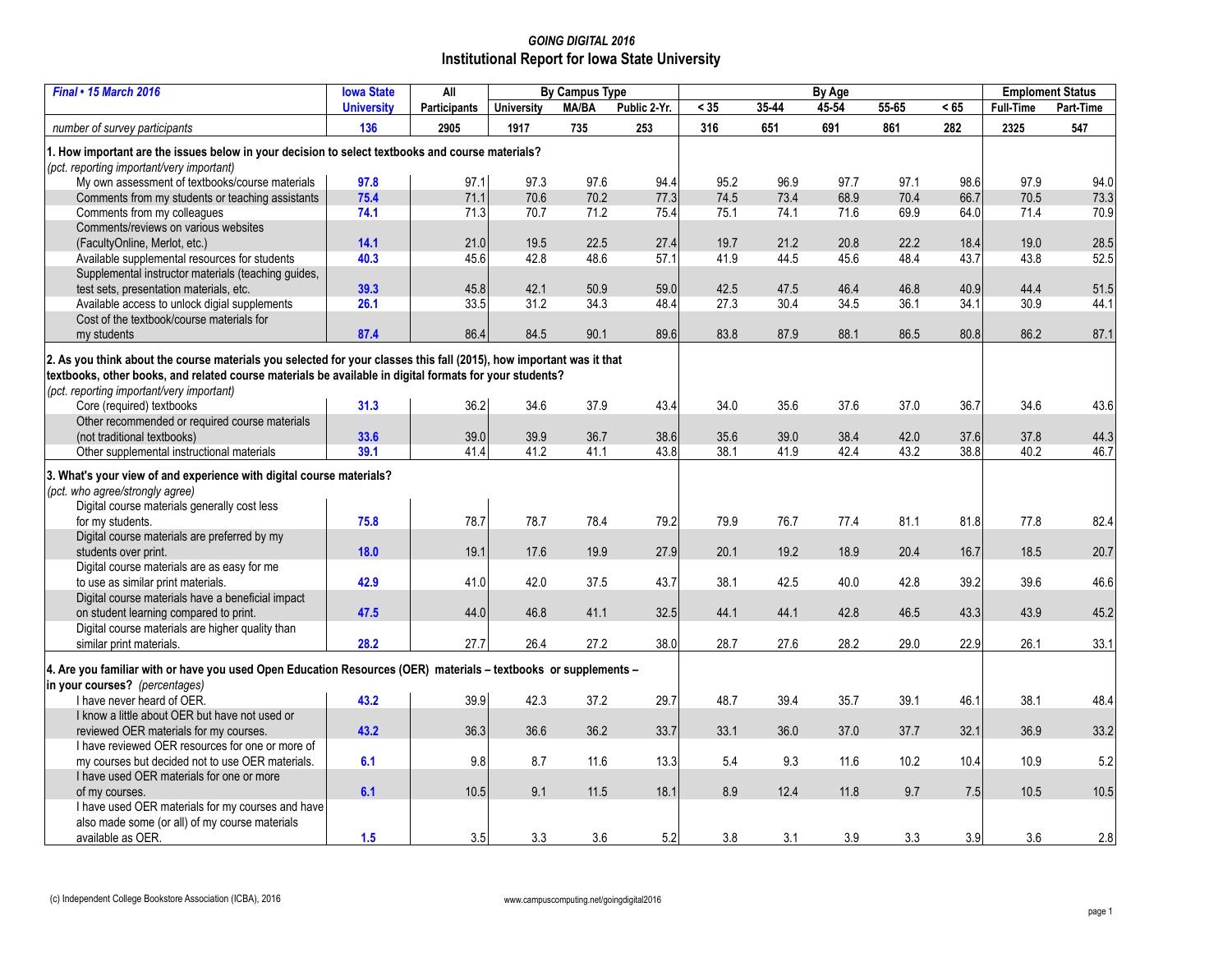## *GOING DIGITAL 2016* **Institutional Report for Iowa State University**

| Final . 15 March 2016                                                                                             | <b>Iowa State</b> | All          | <b>By Campus Type</b> |              |              | By Age |           |       |           |      | <b>Emploment Status</b> |           |
|-------------------------------------------------------------------------------------------------------------------|-------------------|--------------|-----------------------|--------------|--------------|--------|-----------|-------|-----------|------|-------------------------|-----------|
|                                                                                                                   | <b>University</b> | Participants | <b>University</b>     | <b>MA/BA</b> | Public 2-Yr. | < 35   | $35 - 44$ | 45-54 | $55 - 65$ | < 65 | <b>Full-Time</b>        | Part-Time |
|                                                                                                                   |                   |              |                       |              |              |        |           |       |           |      |                         |           |
| 5. What kinds of OER course materials are/would be most useful to you?                                            |                   |              |                       |              |              |        |           |       |           |      |                         |           |
| (pct. reporting useful/very useful)                                                                               |                   |              |                       |              |              |        |           |       |           |      |                         |           |
| OER Textbooks (as an alternative to required texts                                                                |                   |              |                       |              |              |        |           |       |           |      |                         |           |
| from commercial publishers)                                                                                       | 43.3              | 47.4         | 46.9                  | 45.6         | 56.9         | 47.1   | 51.4      | 51.0  | 45.4      | 36.4 | 47.7                    | 45.9      |
| Other required course materials                                                                                   | 40.9              | 49.4         | 49.0                  | 47.2         | 58.6         | 49.2   | 51.5      | 52.5  | 48.3      | 42.0 | 49.1                    | 50.3      |
| Other supplemental course materials                                                                               | 40.2              | 53.4         | 52.8                  | 51.1         | 64.6         | 54.7   | 55.5      | 56.7  | 52.2      | 44.5 | 52.9                    | 55.3      |
| Video (from YouTube, iTunesU,                                                                                     |                   |              |                       |              |              |        |           |       |           |      |                         |           |
| Khan Academy, etc)                                                                                                | 49.6              | 62.2         | 61.2                  | 62.0         | 70.0         | 65.5   | 69.4      | 63.6  | 58.1      | 53.0 | 61.3                    | 65.7      |
|                                                                                                                   |                   |              |                       |              |              |        |           |       |           |      |                         |           |
| 6. How important are the following factors as reasons why you use (or might use) OER resources for your courses?  |                   |              |                       |              |              |        |           |       |           |      |                         |           |
| (pct. reporting important/very important)                                                                         |                   |              |                       |              |              |        |           |       |           |      |                         |           |
| Low cost of OER course materials for my students                                                                  | 60.3              | 70.8         | 69.8                  | 72.5         | 72.7         | 73.1   | 74.8      | 75.1  | 68.3      | 58.8 | 71.2                    | 69.8      |
| High quality of OER course materials                                                                              | 70.4              | 74.3         | 74.6                  | 73.6         | 73.4         | 78.2   | 80.0      | 80.3  | 69.6      | 61.0 | 74.9                    | 71.3      |
| Option to update/remix OER materials for                                                                          | 58.4              |              |                       |              |              |        |           |       |           |      |                         |           |
| my courses                                                                                                        |                   | 65.0         | 65.4                  | 63.6         | 65.6         | 64.7   | 69.8      | 69.2  | 63.5      | 51.9 | 64.5                    | 66.8      |
| Recommendation of my colleagues                                                                                   | 50.4              | 47.7         | 46.5                  | 48.2         | 55.3         | 52.6   | 52.6      | 50.5  | 44.0      | 35.5 | 46.6                    | 52.2      |
| Comments/reviews on various web sites                                                                             | 13.6              |              |                       |              |              |        |           |       |           |      |                         |           |
| (FacultyOnline, Merlot, etc.)                                                                                     |                   | 18.8         | 17.2                  | 21.8         | 22.3         | 17.2   | 19.7      | 20.3  | 19.1      | 15.5 | 17.7                    | 23.1      |
| Support for OER from my college bookstore                                                                         | 40.8              | 41.9         | 40.0                  | 43.6         | 51.5         | 40.3   | 42.3      | 42.5  | 44.8      | 35.5 | 41.1                    | 45.3      |
| OER materials are generally easy to                                                                               | 48.8              |              |                       |              |              |        |           |       |           |      |                         |           |
| find online                                                                                                       |                   | 56.5         | 55.9                  | 56.8         | 60.3         | 60.1   | 62.1      | 59.7  | 54.5      | 42.4 | 56.3                    | 57.3      |
| OER materials are generally available                                                                             | 46.8              |              |                       |              |              |        |           |       |           |      |                         |           |
| in a digital format                                                                                               |                   | 51.8         | 51.7                  | 50.6         | 56.4         | 51.8   | 57.0      | 52.9  | 52.0      | 40.7 | 51.5                    | 52.7      |
|                                                                                                                   |                   |              |                       |              |              |        |           |       |           |      |                         |           |
| 7. As you think about the much discussed "movement" to digital course materials, how soon do you think the course |                   |              |                       |              |              |        |           |       |           |      |                         |           |
| materials in your classes will be primarily digital (including digital OER)? (percentages)                        |                   |              |                       |              |              |        |           |       |           |      |                         |           |
| <b>Primarily digital</b>                                                                                          |                   |              | 16.8                  |              |              |        |           |       |           |      | 16.2                    |           |
| Currently (Fall 2015)                                                                                             | 16.9              | 15.5         |                       | 13.1         | 12.7         | 12.8   | 17.0      | 15.9  | 15.6      | 15.7 |                         | 12.8      |
| Next Year (fall 2016)                                                                                             | 3.1               | 7.5          | 7.4                   | 7.1          | 8.9          | 6.7    | 8.6       | 8.3   | 7.5       | 4.9  | 6.6                     | 11.5      |
| 3 Years (Fall 2018)                                                                                               | 25.4              | 27.3         | 27.3                  | 25.9         | 30.8         | 26.9   | 22.1      | 27.6  | 30.6      | 27.7 | 25.9                    | 32.9      |
| 5 years (Fall 2020)                                                                                               | 22.3              | 17.1         | 16.3                  | 19.2         | 17.3         | 17.9   | 20.7      | 14.8  | 17.3      | 15.0 | 17.5                    | 15.7      |
| 7 Years (Fall 2022)                                                                                               | 9.2               | 8.6          | 8.4                   | 9.5          | 7.2          | 7.1    | 8.6       | 10.4  | 7.6       | 8.6  | 9.1                     | 5.9       |
| Never                                                                                                             | 23.1              | 24.1         | 23.8                  | 25.2         | 23.2         | 28.6   | 23.1      | 23.0  | 21.3      | 28.1 | 24.8                    | 21.2      |
| <b>Primarily OER</b>                                                                                              |                   |              |                       |              |              |        |           |       |           |      |                         |           |
| Currently (Fall 2015)                                                                                             | 2.7               | 4.9          | 4.9                   | 4.3          | 6.2          | 4.3    | 4.9       | 5.7   | 4.5       | 5.3  | 5.1                     | 4.1       |
| Next Year (fall 2016)                                                                                             | 3.5               | 5.8          | 5.2                   | 6.1          | 9.3          | 4.6    | 6.8       | 6.1   | 6.1       | 3.7  | 5.1                     | 8.4       |
| 3 Years (Fall 2018)                                                                                               | 15.9              | 21.1         | 20.5                  | 22.6         | 20.8         | 24.2   | 17.7      | 21.0  | 23.1      | 20.1 | 19.2                    | 28.8      |
| 5 years (Fall 2020)                                                                                               | 17.7              | 16.8         | 16.8                  | 16.2         | 18.6         | 17.1   | 16.7      | 15.0  | 19.5      | 14.3 | 16.7                    | 16.9      |
| 7 Years (Fall 2022)                                                                                               | 12.4              | 10.3         | 10.8                  | 9.6          | 8.9          | 11.0   | 10.3      | 11.5  | 8.5       | 12.3 | 10.7                    | 8.6       |
| Never                                                                                                             | 47.8              | 41.2         | 41.9                  | 41.1         | 36.3         | 38.8   | 43.7      | 40.8  | 38.4      | 44.3 | 43.1                    | 33.1      |